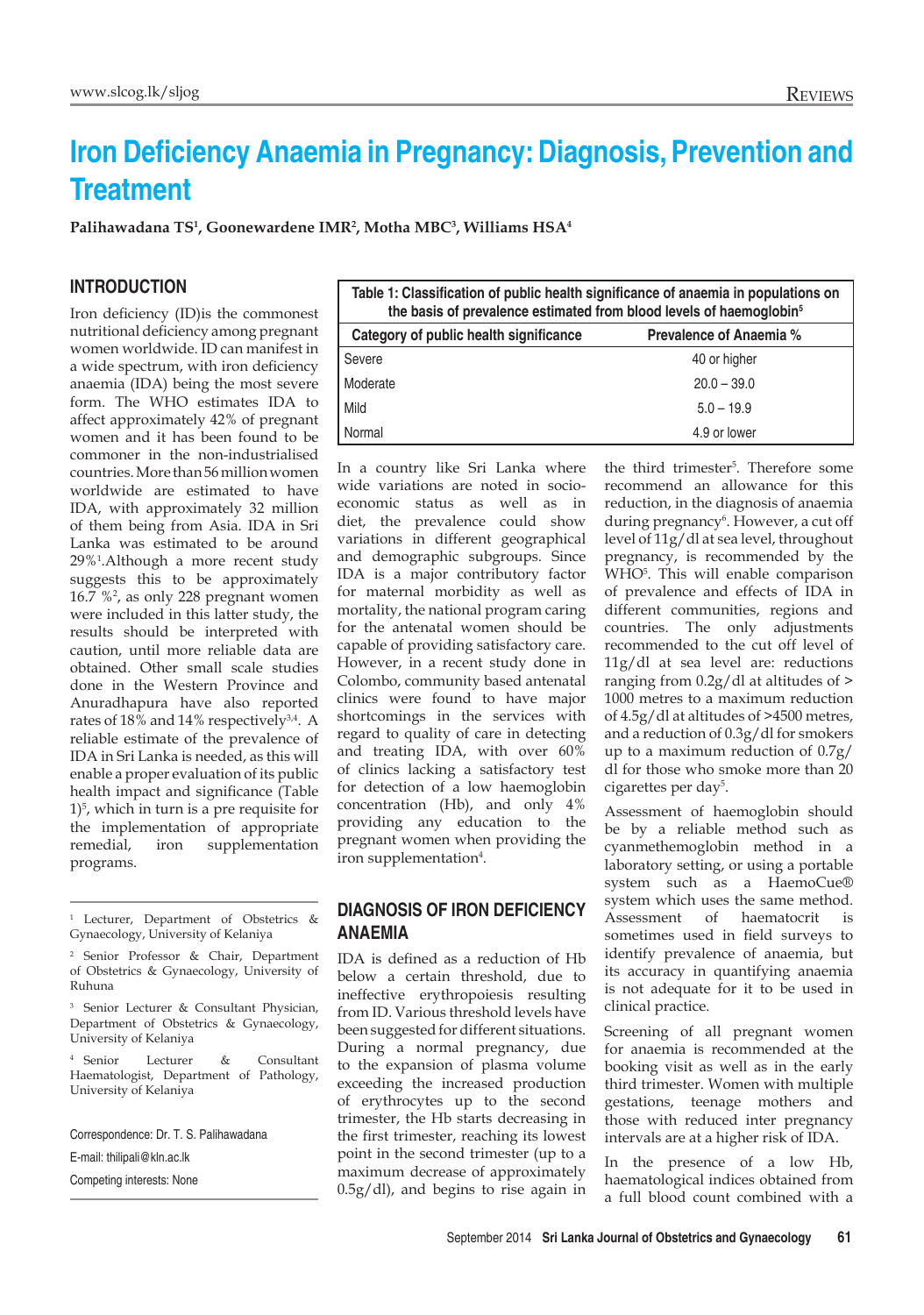Reviews www.slcog.lk/sljog

blood picture can strongly suggest a diagnosis of IDA. Although a mean corpuscular volume (MCV) of < 80fl, a mean corpuscular haemoglobin concentration (MCHC) of < 30% and a mean corpuscular haemoglobin (MCH) of  $\leq$  30 µg are considered to indicate IDA, haematological indices are known to be altered during pregnancy<sup>7,8</sup>. Furthermore, a blood picture will characteristically show microcytic hypochromic red blood cells with anisopoikilocytosis and pencil shaped cells in IDA. In the presence of other nutritional deficiencies such as folate deficiency, which is common during pregnancy, a dimorphic blood picture with macrocytic red blood cells and relatively normal haematological indices may be found. A serum ferritin (SF) of  $\leq$  12  $\mu$ g/l is frequently used to diagnose ID, but this too may be elevated to  $> 20 \mu g/L$  in the presence of any chronic inflammatory condition, thereby masking underlying ID. It should also be appreciated that IDA is only a part of the iceberg of ID. It has been estimated that the prevalence of ID may be approximately twice that of IDA<sup>9</sup> . Therefore Hb per se is a poor indicator of iron deficiency<sup>10</sup>. A SF level of <30 μg/l is considered clinically significant, since it is a good indicator of depleted iron stores, which can lead to functional impairment at tissue level<sup>9</sup>, and the woman is very likely to develop IDA if not treated<sup>8</sup>. Serum transferrin receptor measurements are considered reliable tests to diagnose ID, but are seldom used in clinical practice due to high cost. Assessment by staining a sample of bone marrow, which is considered the gold standard test for iron stores, is not practical due to its invasiveness. Other tests of iron status are considered less reliable or have limited value in clinical practice.

A trial of therapeutic oral iron up to two weeks can be a useful diagnostic tool when IDA is suspected<sup>6</sup>. A significant rise in the haemoglobin level would often confirm the diagnosis and will avoid the need for any further expensive testing. This is a very useful intervention since it can even be undertaken at the community setting. However, it should be noted that certain limitations do exist in the above diagnostic work

up. Haemoblobinopathies such as thalassemia can also give rise to similar findings on haematological indices, and iron deficiency can also co-exist with such haemoglobinopathies.

Further investigations for assessment of iron stores and other abnormalities such as haemoglobinopathies should be undertaken in women who fail to show a satisfactory response to an oral iron trial and those with malabsoption syndromes.

# **Prevention of iron deficiency anaemia in pregnancy**

Routine, daily, antenatal oral iron supplementation has been in practice for many decades. Although its effectiveness in correcting ID and IDA has been proven, the need for such supplementation and the beneficial effects on pregnancy outcomes in certain populations has been questioned in recent times. Many industrialised countries including UK have advised against universal supplementation in their clinical guidelines<sup>6</sup>. However, routine, daily, antenatal oral iron supplementation has been shown to be associated with a reduction of low birth weight, prematurity and maternal ID and IDA at term<sup>11</sup>. Furthermore, correcting ID and IDA in the mother will reduce the risk of maternal morbidity and mortality due to a combination of anaemia with obstetric haemorrhage and sepsis as well as possible longterm adverse effects in the newborn<sup>12-15</sup>. Sub-optimal iron supplementation has been proposed as a factor for needing blood transfusion in the postpartum period<sup>16</sup>.

The WHO recommends a policy of routine, daily, antenatal oral iron supplementation based on the estimated prevalence of anaemia. In settings with a high prevalence of anaemia (>40%) a higher supplementation dose of 60mg of elemental iron per day is recommended, while a lower dose of 30mg per day is recommended in settings with a lower prevalence<sup>11</sup>. Since the recent data for Sri Lanka is suggestive of a prevalence < 40%

the smaller dose of 30 mg should be adequate for Sri Lanka. Smaller doses have the benefit of minimising the unwanted side effects of higher doses of iron. These recommendations are aimed at treating women with varying degrees of latent ID, as well as to prevent women developing IDA during the pregnancy. This is a low cost alternative to assessment of SF levels to identify high-risk groups.

Antenatal oral iron supplementation should be commenced as soon as the gastro intestinal side effects of early pregnancy have decreased (eg. 12 weeks gestation) and combined with folic acid supplementation (400 μg per day)<sup>11</sup>. In settings where the estimated prevalence of anaemia is <20%, a weekly dose of 120 mg elemental iron and 2.8 mg of folic acid is recommended for non anaemic pregnant women $17$ . In all these situations if a pregnant woman is found to be anaemic after commencement of supplementation, higher / therapeutic doses of iron should be administered.

Many women develop IDA in spite of the well established iron supplementation programs. The low effectiveness of these programs has been attributed to lack of compliance which is mainly due to the troublesome gastro intestinal side effects, improper storage of tablets compromising their pharmacokinetics, poor motivation and lack of awareness of their value, dietary habits and inappropriate methods of taking the oral iron supplements<sup>18-20</sup>. Simple educational interventions can improve the effectiveness of the antenatal oral iron supplementation programs<sup>21</sup>. If gastro intestinal side effects occur, the dose of elemental iron should be reduced. The addition of anthelminthic medications in appropriately selected populations has also been shown to improve the effectiveness of antenatal oral iron supplementation<sup>22</sup>.

The benefits of iron supplementation in pregnancy extend well beyond the period of pregnancy. It has been associated with improved maternal iron stores in the postpartum period, which is especially important when inter pregnancy intervals are short, as the woman will enter a subsequent pregnancy with better iron status. The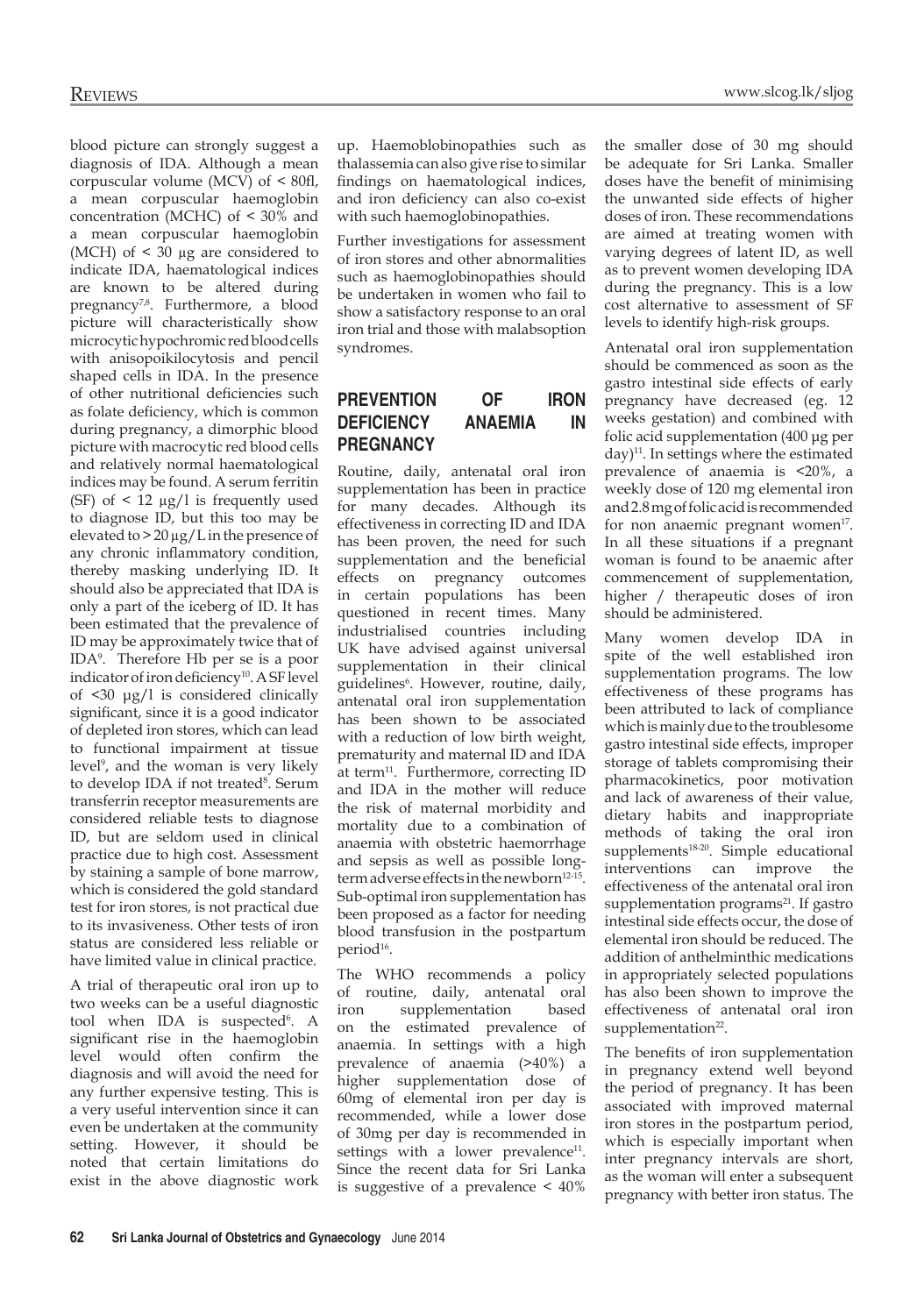WHO recommends routine postnatal iron supplementation with the same antenatal oral iron supplementation regimen for at least three months<sup>23</sup>.

As there is evidence of poor pregnancy outcome such as low birth weight and prematurity associated with Hb>130g/l, and higher doses of oral iron are associated with this haemoconcentration and adverse gastrointestinal effects<sup>11</sup>, lower doses of antenatal oral iron supplements should be administered as far as possible, like in any other therapeutic intervention. However, antenatal supplementation as a direct cause of this haemoconcentration has not been established<sup>24</sup>. There are many other alternative methods of iron supplementation described, such as food fortification and home fortification of food with micronutrient powders, but the most cost effective and effective method should be selected to suit the local population, especially in resource poor settings<sup>25</sup>.

Ideally, in order to obtain good pregnancy outcomes, the woman should be iron replete and not anaemic before she conceives. Therefore in settings where the prevalence of anaemia in non pregnant women of reproductive age is >20%, the WHO recommends weekly oral supplements of 60mg elemental iron and 2.8 mg of folic acid for all menstruating adolescent girls and women (10-49 years) for three months followed by a supplement free interval of three months, alternately. This should be repeated cyclically, throughout the reproductive age<sup>17</sup>. Selecting a fixed day of the week as 'WIFS Day' or 'Iron Day' could address the problem of forgetfulness and compliance<sup>26</sup>. In Sri Lanka the prevalence of anaemia in all non-pregnant women between 15- 49 years of age, was estimated to be approximately 22.2% using a sample of 2139 non-pregnant women between 15-49 years of age from nine districts of Sri Lanka<sup>2</sup>. Therefore a weekly oral iron supplementation program has been commenced among schoolgirls of Sri Lanka.

# **Treatment of iron deficiency anaemia**

Management of IDA in pregnancy should be started in the community without delaying interventions awaiting a specialist clinic appointment. The trial of therapeutic oral iron can be undertaken even at the community setting, and if the Hb improves, the treatment can be continued longer.

The common oral iron preparations available are ferrous sulphate, ferrous fumarate and ferrous gluconate. The corresponding amounts of 60 mg of elemental iron are 300 mg of ferrous sulphate heptahydrate, 180 mg of ferrous fumarate and 500 mg of ferrous gluconate. The dose required for treatment of IDA is 100-200mg of elemental iron per day<sup>6</sup>. Higher doses should not be used as the iron absorption is saturated at this level and further iron will only increase the gastrointestinal side effects.

Proper advice on taking iron tablets should be an integral part of prescription. The antenatal oral iron supplements should be ideally taken at least one hour before a main meal, together with vitamin C or some fruit juice, but not with tea or coffee, as polyphenols found in these inhibit iron absorption. The antenatal calcium supplement should be taken at a different time as calcium inhibits non-haeme as well as haeme iron absorption. Consumption of food containing haeme iron, such as red meat, poultry and fish should be encouraged, according to their dietary preferences. Plain cereal or legumebased meals, which do not contain enhancers of iron absorption, should be avoided due to the inhibitory effects of phytates on iron absorption. Food processing and preparation techniques, such as soaking, germination, and fermentation, can remove or degrade phytate to a varying extent, and therefore should be taken at a separate time of day. Other medication such as proton pump inhibitors can affect iron absorption and such medications should be reviewed<sup>27</sup>. Health education<sup>21</sup> and other methods such as sending electronic text reminders<sup>28</sup>

have also shown to be effective in improving the effectiveness of supplementation programs and such interventions should be incorporated in to the national programs, where feasible. If a woman experiences troublesome gastrointestinal side effects as a result of iron treatment, the dose should be reduced or a different preparation of iron should be tried. Since oral iron is mainly absorbed in the duodenum, preparations such as enteric-coated tablets, which impair absorption, should not be used. Any woman treated for IDA should receive therapeutic doses of iron for at least three months after a normal Hb is achieved, in order to replenish the iron stores. If she is still pregnant at this point, she may be changed over to supplementation doses for the rest of the pregnancy.

Parenteral iron is an alternative to oral iron in treatment of IDA. However, due to its higher costs and risks of complications, its use has been limited to selected patients. The indications for parenteral iron therapy include non-compliance or intolerance to oral iron or malabsoption syndromes. Although parenteral iron has the ability to replenish the depleted iron stores more rapidly, the rate of improving the Hb status is similar to that with oral iron. However, parenteral iron is preferred in patients with IDA in advanced pregnancy closer to the delivery, since it is more effective due to lack of any effect from poor compliance. Since overtreatment with iron can cause harm by toxicity, ID should be confirmed prior to parenteral iron therapy and the correct dose calculated, considering the patient's body weight and the iron deficit. Chronic liver disease and on going systemic infections are considered contraindications and parenteral iron should be avoided in the first trimester. Reactions to the drug including anaphylaxis are potential risks of treatment and appropriate monitoring should be undertaken and facilities to manage such emergencies should be available at places of administration. Different preparations are available including Iron sucrose complex, Iron hydroxide dextran complex, Iron isomaltoside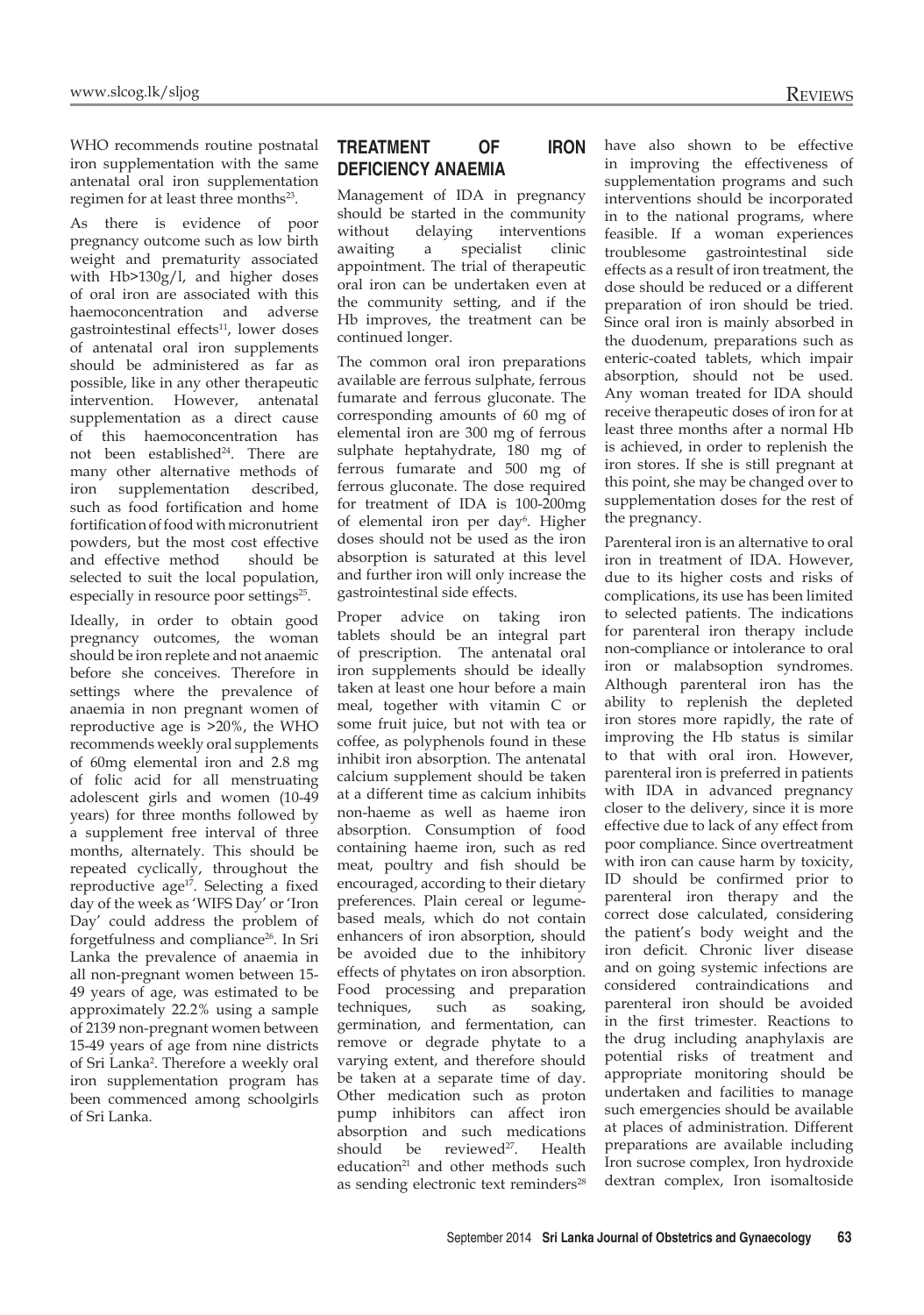and Iron carboxymaltose. However the relative efficacy of these drugs have not been compared. Newer preparations have the advantage of being able to be administered as a single dose in a short time interval and have proven to be safe with a lesser risk of anaphylaxis  $(1:10,000)^{6,29}$ . Parenteral iron can also be used in the treatment of postpartum anaemia, and such treatment has proven to reduce the need for postpartum blood transfusion, which is a more costly intervention with higher risks<sup>30</sup>.

There are very few indications for blood transfusion in treatment of IDA in modern obstetric practice. Such treatment is considered in severe degrees of anaemia (a Hb<70 g/l), or when there are signs of decompensation. However, its place in life threatening emergency situations is undisputed. Any woman treated with blood transfusion for severe anaemia in the antenatal period should receive therapeutic doses of iron after the blood transfusion to meet the demands of excessive erythropoiesis that will ensue following destruction of transfused blood cells. Blood transfusion is often considered in the postpartum period to treat anaemia resulting from excessive blood loss at time of delivery. If there is no active bleeding and symptoms of cardiac compromise, other treatment modalities such as parenteral iron treatment need to be considered.

#### **Conclusions**

The prevalence of IDA in pregnant women in Sri Lanka has probably decreased in recent times but it still remains an important issue, which needs to be addressed. Iron supplementation has proven to be a useful intervention in prevention, but we need to revisit our national program to decide the required doses and the duration. Treatment of IDA can be commenced in the community thus avoiding delays, and parenteral iron should be used when indicated as such interventions reduce the need for blood transfusions. Appropriate screening and treatment is more important in high-risk groups. Latent iron deficiency is emerging as an important clinical entity that warrants treatment and further research should be undertaken in our local population to assess the disease burden and the risks to the mother and her baby.

## **REFERENCES**

- 1. WHO. Worldwide prevalence of anaemia 1993 – 2005. WHO Global Database on Anaemia. de Benoist B, Mclean E, Egli I, Cogswell M. Eds. Geneva, World Health Organization, 2008 (NLM: WH 155).
- 2. Jayatissa R, Hossaine SMM. Nutrition and Food Security Assessment in Sri Lanka 2009. Medical Research Institute, Sri Lanka 2010.
- 3. Chathurani U, Dharshika I, Galgamuwa D, *et al.* Anaemia in pregnancy in the district of Anuradhapura, Sri Lankaneed for updating prevalence data and screening strategies. *Ceylon Med J* 2012; 57:101–6.
- 4. Prathapan S, Lindmark G, Fonseka P, *et al.* How good is the quality of antenatal care in the Colombo district of Sri Lanka in diagnosing and treating anaemia? *Qual Prim Care* 2011; 19:245–50.
- 5. Haemoglobin concentrations for the diagnosis of anaemia and assessment of severity. Vitamin and Mineral Nutrition Information System. Geneva, World Health Organization, 2011(WHO/NMH/ NHD/MNM/11.1). (http://www.who. int/vmnis/indicators/haemoglobin.pdf, accessed on 07 October 2014).
- 6. Pavord S, Myers B, Robinson S, *et al.* UK guidelines on the management of iron deficiency in pregnancy. *Br J Haematol*  2012; 156:588–600.
- 7. Chanarin I, McFadyen IR, Kyle R. The physiological macrocytosis of pregnancy. *Br J Obstet Gynaecol* 1977; 84 (7): 504 – 8.
- 8. Abbassi-Ghanavati M, Greer LG, Cunningham FG. Pregnancy and laboratory studies: A reference table for clinicians. *Obstet Gynaecol* 2009; 114(6): 1326 – 31.
- 9. WHO. Iron deficiency anaemia. Assessment, prevention and control: A guide for programme managers. Geneva: World Health Organization, 2001: 132 (WHO/ NHD/01.3).
- 10. Goonewardene M, Seekkuge J, Liyanage

C. Iron stores and its correlation to haemoglobin levels in pregnant women attending an antenatal clinic. *Ceylon Med J* 1995; 40:67–9.

- 11. WHO. Guideline: Daily iron and folic acid supplementation in pregnant women. Geneva, World Health Organization, 2012.
- 12. Brabin BJ, Hakimi M, Palletier D. An analysis of anaemia and pregnancy related maternal mortality. *J Nutr* 2001; 131(25 -2) 604 S – 615 S; discussion 614  $S - 615 S$ .
- 13. Khan KS, Wojdyla D, Say L *et al.* WHO analysis of causes of maternal deaths: a systematic review. *Lancet* 2006; 367(9516): 1066 -1074.
- 14. Lozoff B, Beard J, Connor J *et al.* Long –lasting neural and behavioral effects of iron deficiency in infancy. *Nutr Rev* 2006; 64 (5 Pt 2): S 34 – S 43.
- 15. Lukowski AF, Koss M, Burden MJ *et al.* Iron deficiency in infancy and neurocognitive functioning at 19 years: evidence of long – term deficits in executive function and recognition memory. *Nutr Neurosci* 2010; 13(2): 54 -70.
- 16. Everett L, Wainwright S, Ciantar E. PMM. 21 Antenatal Haemoglobin Levels and Blood Transfusion. *Arch Dis Child Fetal Neonatal Ed* 2014; 99Suppl 1:A130.
- 17. WHO. Guideline: Intermittent iron and folic acid supplementation in menstruating women. Geneva, World Health Organization, 2011.
- 18. Habib F, Albadin EHZ, Alenazy M, Nooh R. Compliance to iron supplementation during pregnancy. *J Obstet Gynaecol*  2009; 29(6): 487 - 492.
- 19. Goonewardene IMR, Liyanage C. Efficacy of the current antenatal oral iron supplementation programme. *Sri Lanka J Obstet Gynaecol* 1996; 18: 14 -17.
- 20. Gillooly M, Bothwell TH, Torrance JD, *et al.* The effects of organic acids, phytates and polyphenols on the absorption of iron from vegetables. *Brit J Nutr* 1983; 49: 331 – 342.
- 21. Senanayake HM, Premaratne SP, Palihawadana T, *et al.* Simple educational intervention will improve the efficacy of routine antenatal iron supplementation. *J Obstet Gynaecol Res* 2010; 36:646–50.